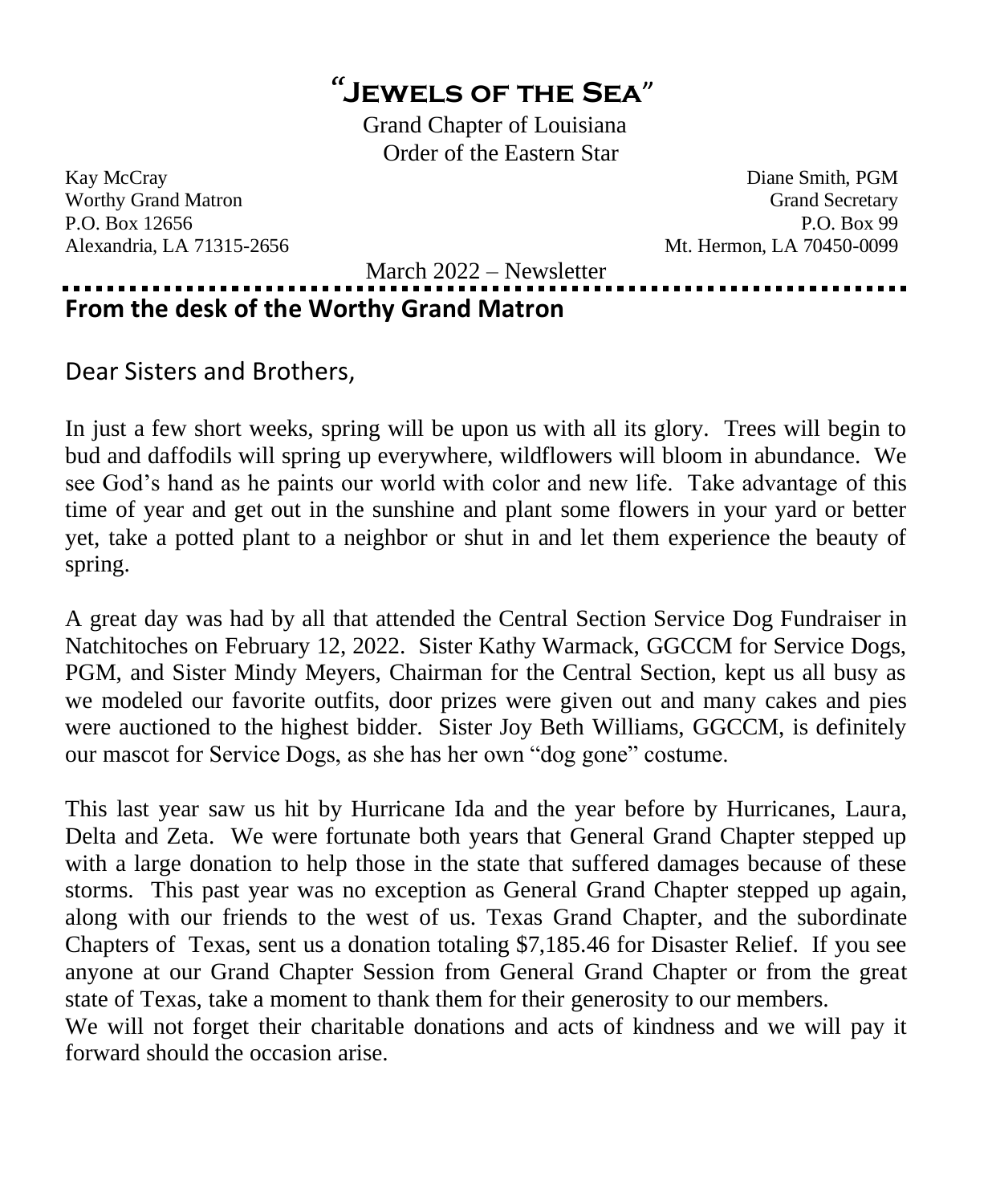There are funds available for Hurricane Ida in Disaster Relief, if you sustained damage from this storm and are in need of assistance please contact the Disaster Relief Committee, Northern Section, Frank Lee (318) 281-4855, Central Section, Harvey Gill, (337) 257-4301, and Southern Section, Denise Ammons (504) 919-3194, or Jane McDaniel, GGCCM,PGM in the Baton Rouge area at (225) 939-0465. The deadline for new applications is March 10, 2022 for Hurricane Ida assistance.

The Disaster Relief committee will handle these new applications and see that everyone that needs assistance is helped, if possible.

The Grand Chapter Session is March 19, thru the  $23<sup>rd</sup>$ , and I hope that all of you have made your reservations to attend. This is your Grand Chapter Session and you should support it by attending and voicing your concerns about our Order. Everyone has a vote and should exercise that privilege. We are having a banquet on Saturday March 19, to honor our new GGCCM's and we hope that you will attend to give them your support. A new occurrence this year will be a luncheon for the Secretaries and Treasurers on Wednesday, March 23 at Noon. We hope to have a good program for all the secretaries and treasurers and answer any questions they may have concerning their work in the Chapters.

This is my last newsletter, and the Worthy Grand Patron and I would like to thank you for the opportunity you have afforded us in allowing us to serve you this past year. We strived to put the membership and the Chapters first in all that we have done and to safeguard our Order. Come join us for our last port of call at Grand Chapter and celebrate this year with the "Jewels of the Sea."

Kay McCray

Kay McCray, Worthy Grand Matron

## **Upcoming Events**

**March 5, 2022, Annual Fish Fry and Auction,** honoring Susan Freeman, AGM and Jeff Freeman, AGP, from 10:00 a.m. till 2:30 p.m. at the Community Center, 2635 Hwy. 15, Ferriday, La. \$15.00 per adult and \$5.00 for children under 12. Come out and have great food and fellowship.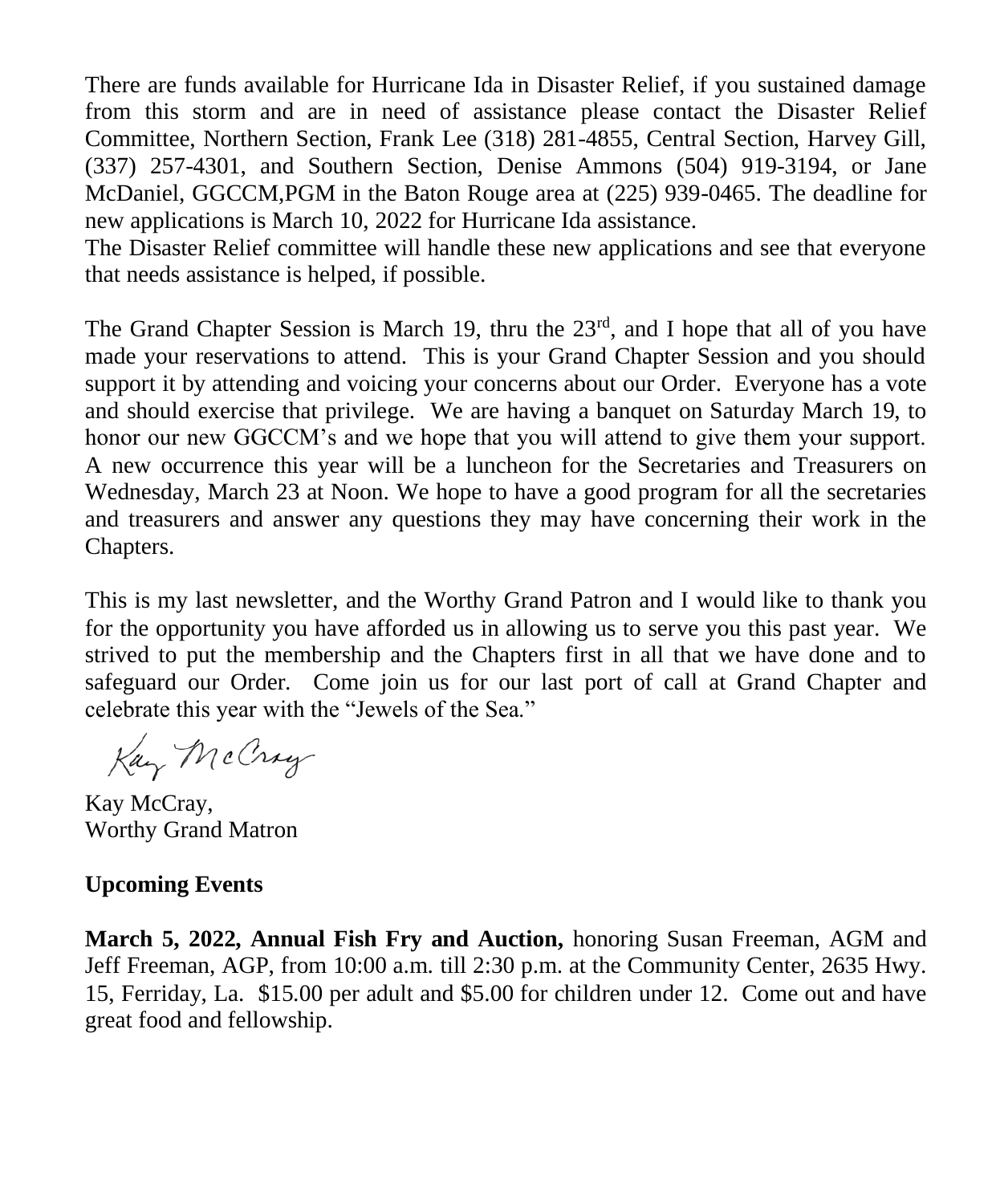**122nd Annual Session of the Grand Chapter of Louisiana, "Jewels of the Sea" March 19th thru 23, 2022. Alexandria Convention Center, 2301 N. MacArthur Drive, Alexandria, La.**

**Grand Representatives**: Practice is Monday, March 21, 2022 at 10:30 a.m., if you cannot attend to carry your flag, please arrange for someone to be present to carry your flag for the Cavalcade of Flags on Monday night.

**Grand Chapter Sentinels:** If you would like to volunteer to assist the Grand Sentinel at Grand Chapter, please call Diane Smith, Grand Secretary, (985) 515-2770 or email: wgmoes2007@gmail.com. She will relay the message to the Grand Sentinel, Charlie Smith.

**Grand Choir**: Bring your beautiful voice to Grand Chapter and volunteer for the Grand Choir. Please call Elouida Wright, Grand Choir Director, at (318) 476-3744 or (318) 715-0056 or email at [elouidawright@yahoo.com.](mailto:elouidawright@yahoo.com)

**Hospitality Suite: Distinguished Guest Special/Hospitality, Grand Representatives.**  If you are a member of this committee or a Grand Representative, please contact Sandra Jones, PM, Chairman (337) 764-5085, as to what you will need to bring for the hospitality suite. Grand Representatives, please bring the following: last names beginning with A-G bring 2 liter Dr. Pepper, Sprite or 7-Up, H- M bring Coke, Diet Coke, or Snapple, N-Z bring prepackaged cookies, muffins, donuts, etc. Please bring on Saturday to the Convention Center in Alexandria. The hospitality suite is open to all who have registered for the session, in or out of state.

If your Chapter has any handmade gifts for the Distinguished Guests, please have those in the hospitality suite by Saturday, March 19 - Do not bring them on Monday or Tuesday as most of our distinguished guests check in on Sunday.

**NOTICE:** Proper attire will be worn in the Grand Chapter room during the session. Ladies wear dresses or skirts during the day and formal attire at night. Men wear suits, or sport coats with dress pants, during the day, and tuxedos to all formal events.